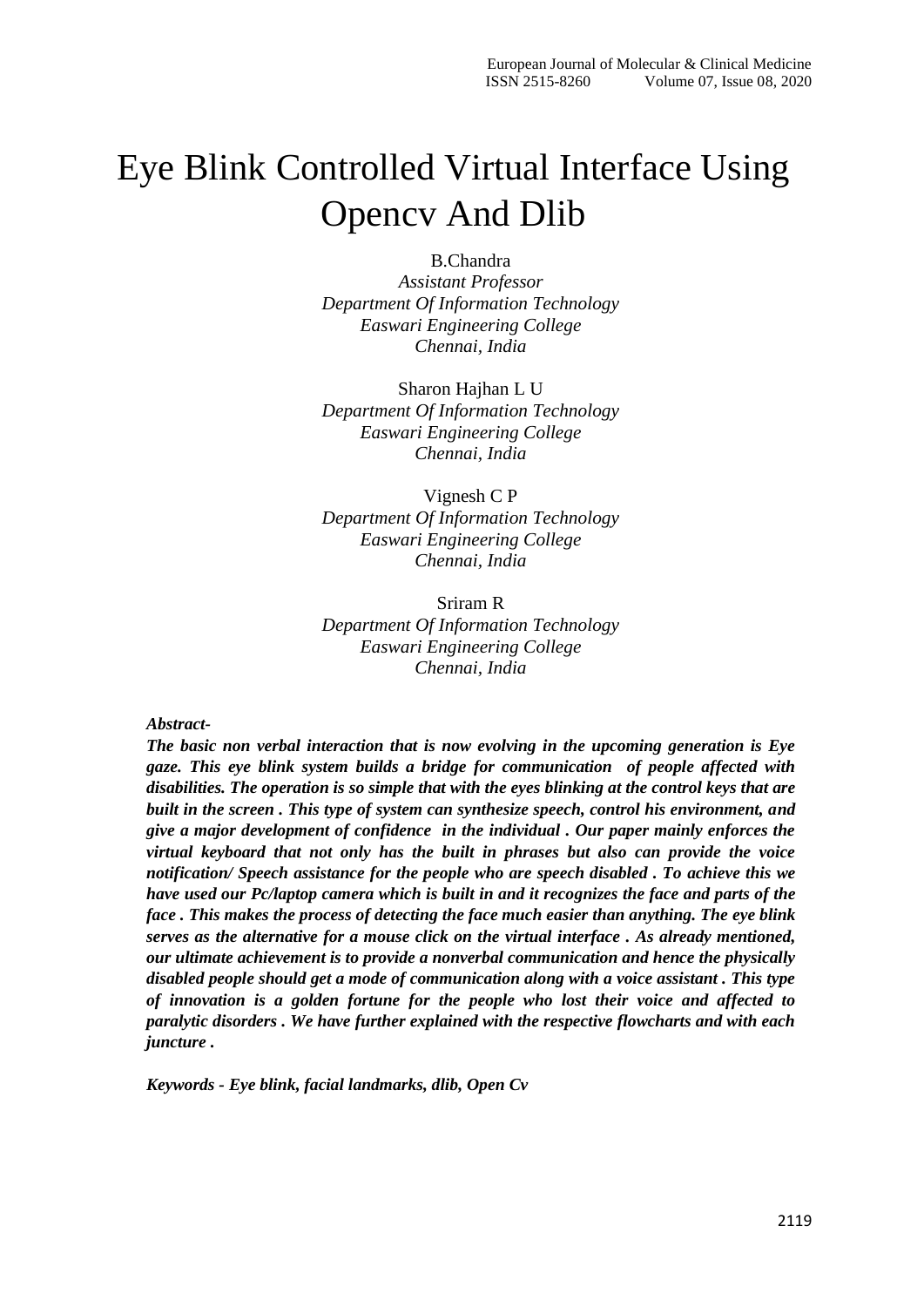# **I. INTRODUCTION**

This system is a vision controlled communication system. This can be prevailed by the people who are lacking in the use of their hands and voice (physically disabled ). It can be used by both adults and children with cerebral palsy and brainstem strokes. Already in the overtaken period of time the eyes are used for many biometric systems. For example our Aadhar cards are also scanned with our biometrics since these are the unique features that a human being has . There was a huge demand when the brain computer interaction that was introduced earlier and was popularly used by the great scientist Stephen Hawking , but our project is an interaction between an eye and the computer , it builds a interface that can build a system of communication with eyes with the help of computers . The human eye blink detection is widely used for many other purposes also like the drowsiness checking for the drivers who drive long routes and it's also widely used in protection ones information likewise how we use fingerprint biometrics. The advancement in this field can easily make the disabled people more livable . To use this system, only thing that is needed is good control of eye , vision . As the user is positioned in front of the monitor, a webcam is mounted on the monitor that observes the user's eyes . This is operated by blinking at the box shaped rectangular buttons that are used to display the phrases. This system can be mounted on a wheel chair in front of the user , so whenever the user wants to click on a desired word , a blink is enough for the word to be clicked automatically . Once clicked, the voice assistant gives the output , but the major doubt is how can we sense the user is blinking in purpose or not ? That can be measured with the time frame or the frame rate that is provided by the program in which after a particular time of frame the key gets pressed or else it won't be considered as a blink .

## **II. RELATED WORK**

There are several studies have been conducted on eye blinking techniques and eye monitoring techniques. In recent years the eye blinking technology have become the rising field of science. Behrooz Ashtiani and Scott Mackenzie used an eye blinking technology to provide a text entry system that consists of scanning ambiguous keyboard. The system detecting the eye blinks and further analyzes the duration and pattern of the eye blink that was presented by Margrit Betke and Michael Chau. It will be more useful if one looks at the paper created by Anjana Sharma to briefly know about various eye blinking techniques, algorithms. Different eye detection works are described by Grauman and Mageeetal. There are two types of vision based eye blink detection namely active and passive eye blink detection. Active eye blink detection uses retro-reflective property of eye . It depends on special illumination and gives more accurate results and also quick. Passive eye blink detection techniques require a camera to track eye movements and this technique doesn't use additional light source.

# **III. PROPOSED METHOD**

#### **1) Methodology:**

Firstly the working of this system is recognizing the face followed by the eye and then the eye blink that enables the user to select the needed phrase in the keyboard that appears in the screen . So in general, the system is set to propose a protocol when the blink is ratio is said to be greater than 5.7 then the blink rate is computed , else if the ratio is lesser than 5.7 it is said to be a non blink and it is not computed further . This is totally dependent on the ratio in which the blink is made and checking whether it's a blink or not . Secondly, on to the rate of the blink , if the blink rate is greater than 4 then the pointer clicks the desired phrase set and hence finally the audio assistance is also delivered , but whereas when the rate is lesser than 4, it has to be again computed and checked to get the output . The working is so simple that any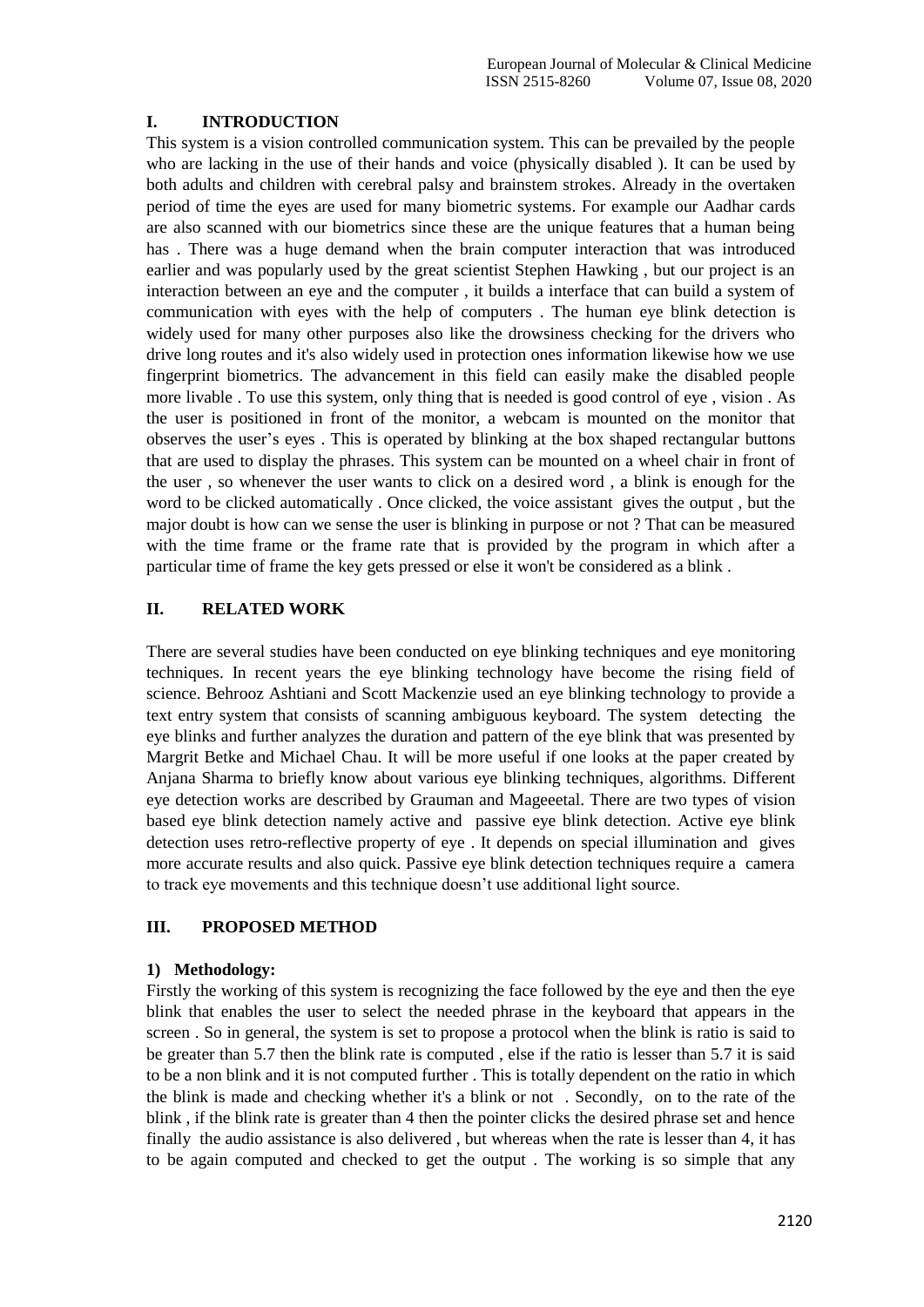physically disabled people can follow this , and the main feature is the blink detection that happens. To detect the face , facial landmarks feature is implemented with the help of dlib.



#### **1) SYSTEM ARCHITECTURE:**

In this paper, we have designed a system which can be easily controlled by the paralysed people. This system provides the speaking power without using mouth. Users can able to speak what they want through their eye blink. The user interface is very easy to use for all age groups from children to eldery person. The constructed system takes live video taken using webcam as input. From the input, the system will detect face and eye using facial landmark structure. The system will be built on several parts as deting face, eyes, eye blinks, virtual interface on screen, select the phrase button and finally read the phrase using eye blinking with the help of a speaker. The system architecture is as follows: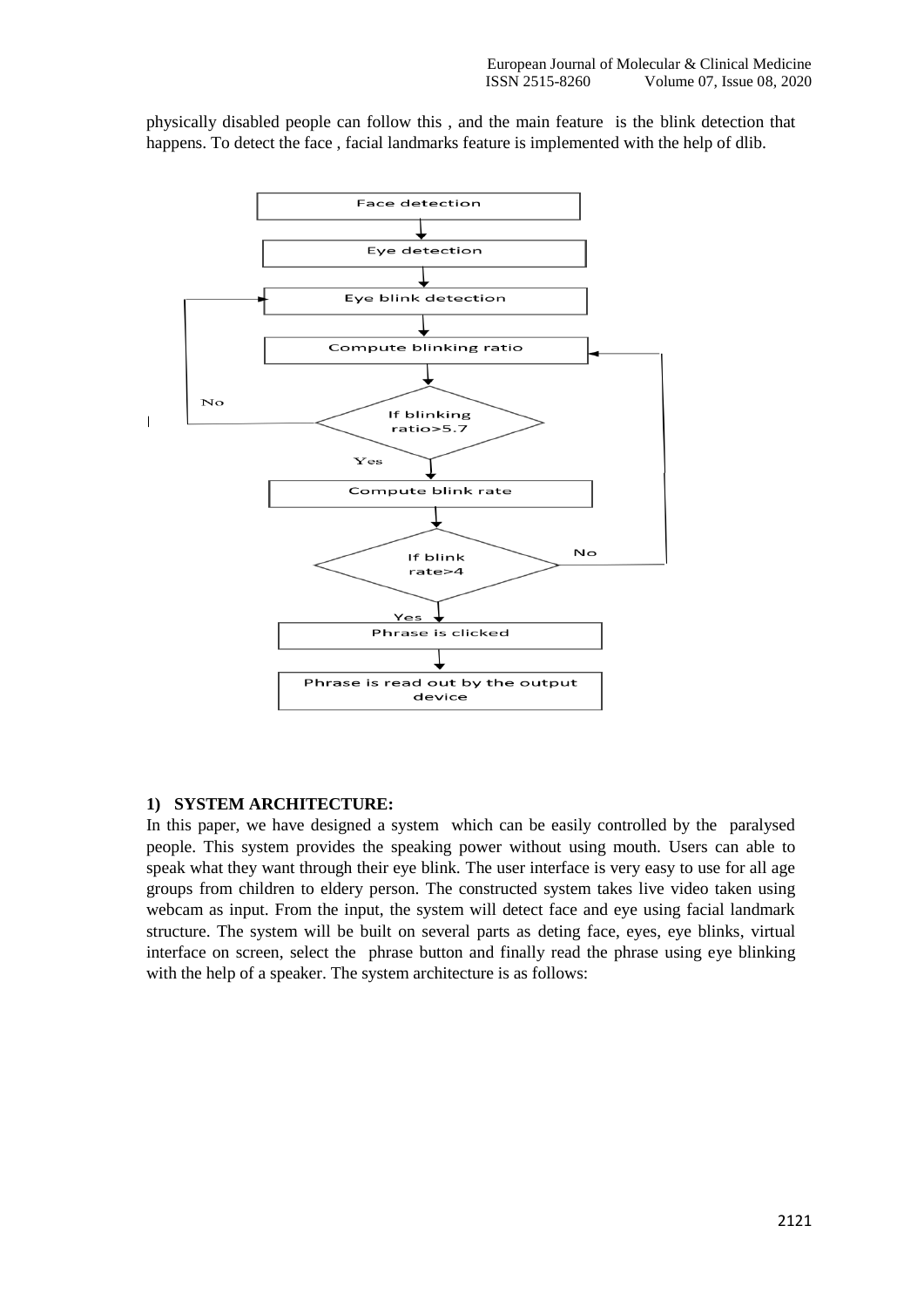

#### **2) FACE DETECTION:**

It is a technology of recognizing human faces from any image or video . Mostly, OpenCv and dlib are used to detect face by using various methods .The detector used here is made up of classic Histogram of Oriented Gradients (HOG) feature along with a linear classifier. Facial landmarks detector is implemented inside dlib to detect facial features like eyes, ear, nose, etc.



#### **3) EYE DETECTION:**

After detecting the face, eye region is detected with the help of facial landmark features. Using the face landmarks dataset, we can point out 68 landmarks on the face. each landmark is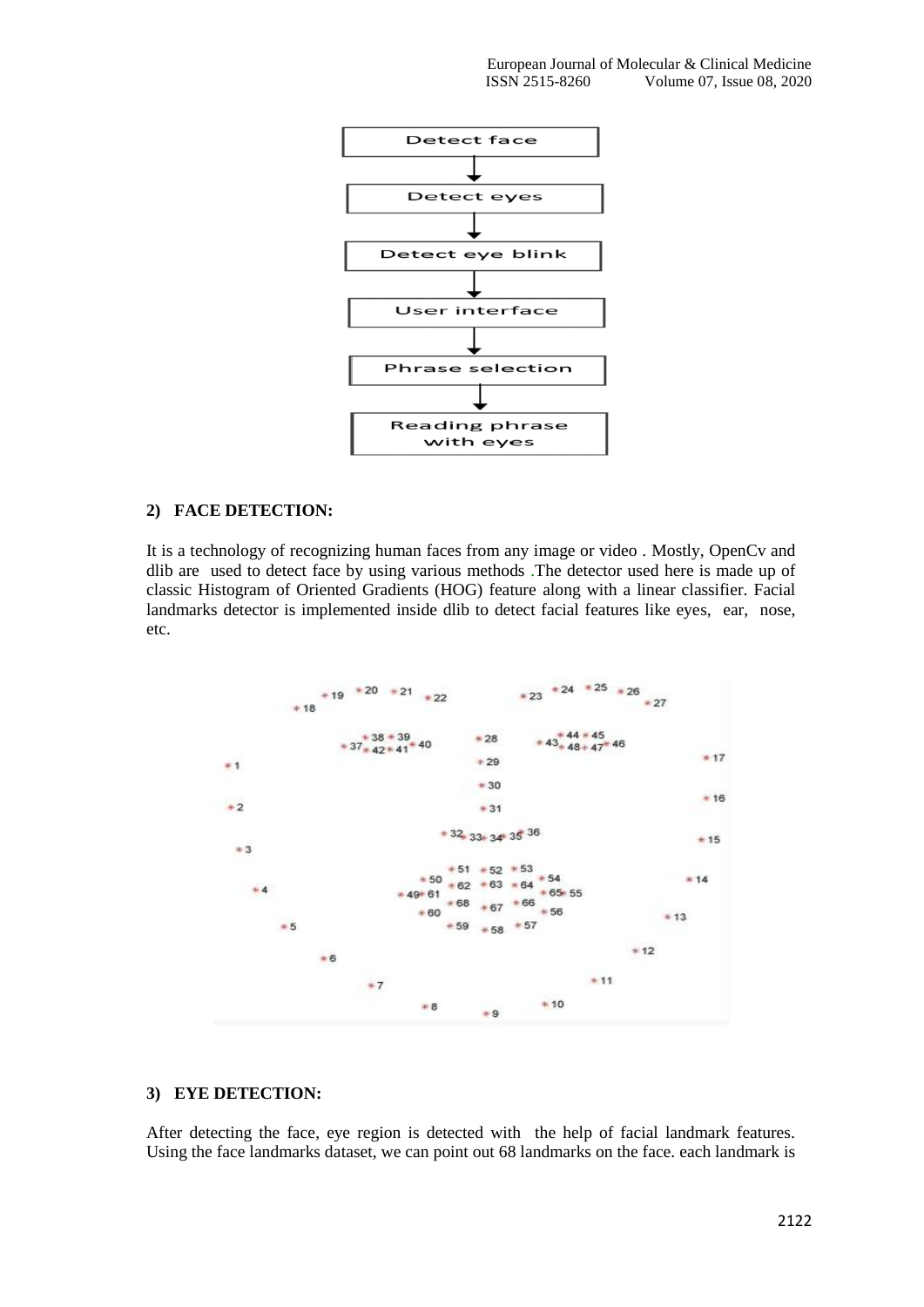assigned with an index. Using these indices, the desired region of the face is detected, . Point index for two eyes:

- left eye :-  $(37, 38, 39, 40, 41, 42)$
- right eye :- (43, 44, 45, 46, 47, 48)

After extracting eye region, it is processed for detecting eye blinks. The eye region detection is done at the initial stage of the system.

# **4) EYE BLINK DETECTION:**

With the exact eye region, we can detect the blinks with the help of two lines. One drawn horizontally and other drawn vertically splitting the eyes.Temporary closure of eyes along with the movement of eyelids is known as blink. It is a rapid natural process. We have to find out what happens when eye is blinked. We can conclude that the eye is closed/blinked when:

- Eyeball is not visible
- Eye lid is closed
- Upper and lower eyelids are connected together

If these actions are occured for a period of (approximately 0.3 seconds to 0.4 seconds) time ,we can assume it as a blink if it is longer than that then it can be taken as closed eyes. For a opened eye, both vertical and horizontal lines are almost identical while for a closed eye, vertical line becomes very smaller or almost vanished. Keeping the horizontal line as point of reference, a ratio is computed with respect to vertical line. We have to set a threshold value here and if the ratio is greater than the value then we can assume the eye is closed otherwise open.



#### **5) USER INTERFACE:**

In our system, user interface consists of list of phrases and the mouse pointer scrolling across the phrases top to bottom and vice versa.

Closed eyes

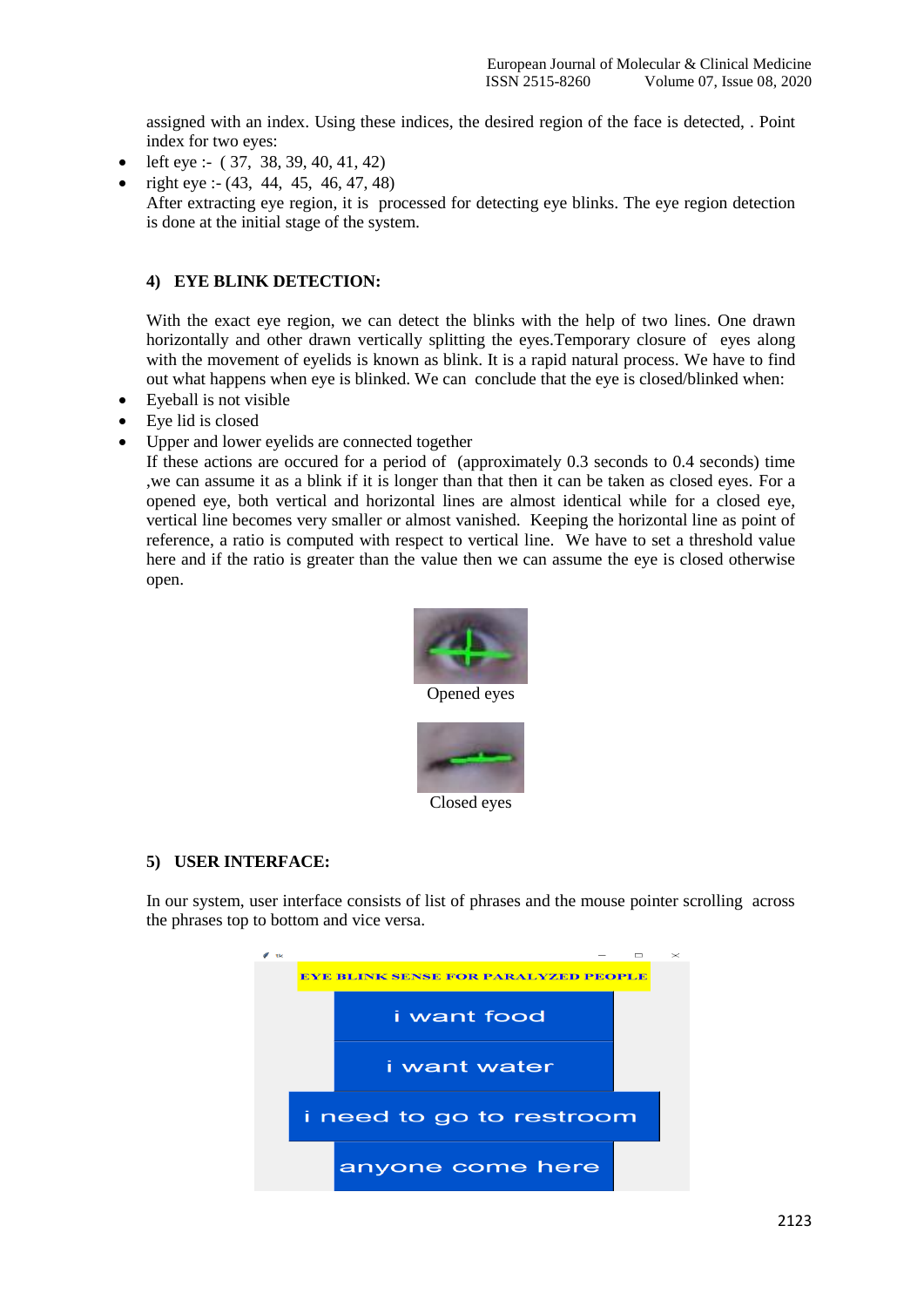#### **i) Buttons:**

Each phrase is written on a button. buttons are created using python's Tkinter module. Tkinter is a interface to the GUI toolkit. This module is mostly used to create GUI applications easily.

## **ii) Controlling the mouse pointer:**

Pyautogui is a GUI automation module. This module is used to control the mouse and keyboard events programmatically. In our system, scrolling of the mouse pointer across the phrases is achieved through moveTo() and moveRel() methods by giving the relevant x, y location of the screen as arguments.

## **6) PHRASE SELECTION AND READING:**

While the mouse pointer is scrolling across the phrases, user has make voluntary blink (little longer than normal blink) when the mouse pointer reaches the desired button. And if the blink is captured in more than four frames, that button will be clicked and speaker will read the phrase which is already converted from text to speech and loaded into the system.

# **IV. EXPERIMENTAL**

# **RESULTS**

Our program was tested in real rime and the results were recorded. Here we represent how our system behaves in real time.

# **1) DETECTING FACE AND EYES:**

On running the program, the user interface appears and mouse pointer starts scrolling across the phrases. Within few seconds, webcam starts and starts the giving the live feed to the program with the help of OpenCv. By keeping the video as the source, the face is detected using the Haar based Histogram of Oriented Gradients(HOG) and linear SVM classifier. After detecting the face, eye region is detected by implementing shape 68 facial landmarks feature detector using dlib.

# **2) DETECTING EYE BLINK:**

The main purpose of the system is to speak through eye blinking. After the eye region is recognized, we apply threshold to the eyeball to capture more accurately. Then the blinking ratio is computed. To differentiate the normal and the voluntary eye blinks we use a variable called blink rate. If the observed ratio is greater than the certain value for more than certain frames(blink rate),it is considered as a voluntary blink by the system. We set the blink rate to 4 for our system but it may vary depending on the quality of the webcam and environment it works.

# **3) SPEAKING WITH EYES:**

As the mouse pointer is scrolling across the phrases, by making a voluntary blink when the mouse pointer is on a desired phrase makes a click on the desired phrase button by pyautogui.click() method. Finally that phrase will be read out as speech through the speaker.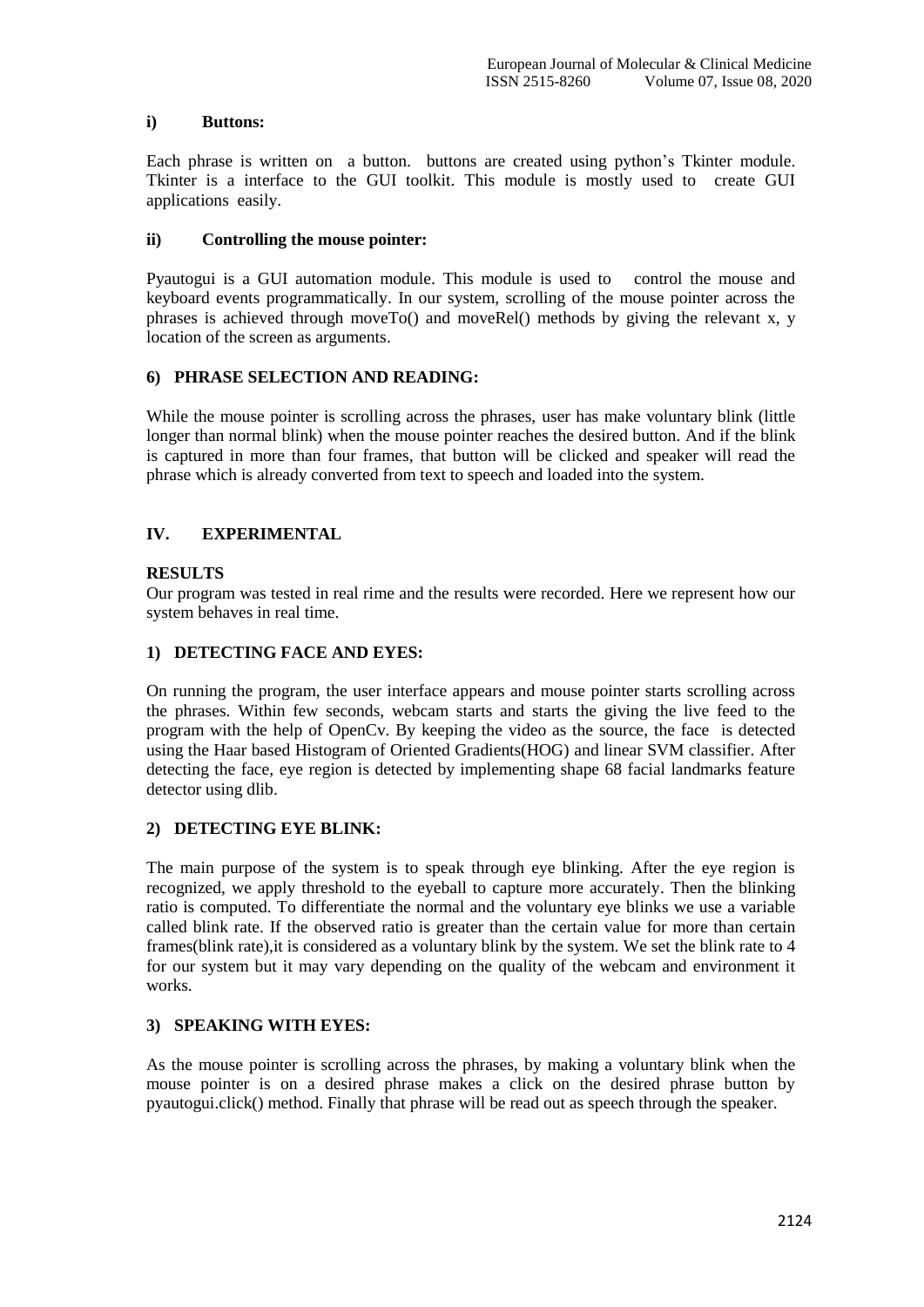

## **4) RESULTS:**

We have tested out system in real time for several times and analysed the results. Our system is not 100% accurate

Though clicking the phrases with eye blinks are more accurate, Sometimes normal blink also gets detected instead of voluntary blink. However these limitations can be minimized by using high resolution camera.

#### **V. CONCLUSION**

In this paper we have widely described about the functions, working of the system. This system helps the paralyzed people to communicate their ideas and thoughts and needs for them. To differentiate voluntary and normal eye blinks, the eye blink frame rate is used. This algorithm helps the paralyzed people to communicate efficiently. This system doesn't require a person to operate and maintenance is very less. This complete project consists of proposed system, pc or laptop and web cam.The system can be used in many places like hospitals, homes, nursing homes etc. This system provides a new possibility in the life of paralyzed people with eye movement. It helps the paralyzed people to communicate their thoughts through the given phrases in the system. The aim of this system is to reduce the efforts of paralyzed people to communicate their thoughts by using eye movement algorithm. Surely this system will provide a solution for people with severe paralysis.

#### **VI. REFERENCES**

- 1. P.Abrol and A.Sharma, "Eye gaze techniques for human computer interaction: A research 12survey," published in International Journal of Computer Application in 2013.
- 2. M.Chau and M.Betke. "Real time eye tracking and blink detection with USB camera". Technical Report 2005-12, published by Boston University Computer Science in May 2005.
- 3. EyeTrackingUpdate. (2011, Jun.) Eye tracking astigmatism correction. [Online]. Available: [http://eyetrackingupdate.com/2011/06/27/eyetracking-astigmatism-correction/.](http://eyetrackingupdate.com/2011/06/27/eyetracking-astigmatism-correction/)
- 4. G. Tzimiropoulos, S. Zafeiriou, C. Sagonas, and M. Pantic, published "300 faces in-the-wild challenge: The first facial landmark localization challenge." [http://eprints.nottingham.ac.uk/31434/1/tzimiroICCVW13.](http://eprints.nottingham.ac.uk/31434/1/tzimiroICCVW13)